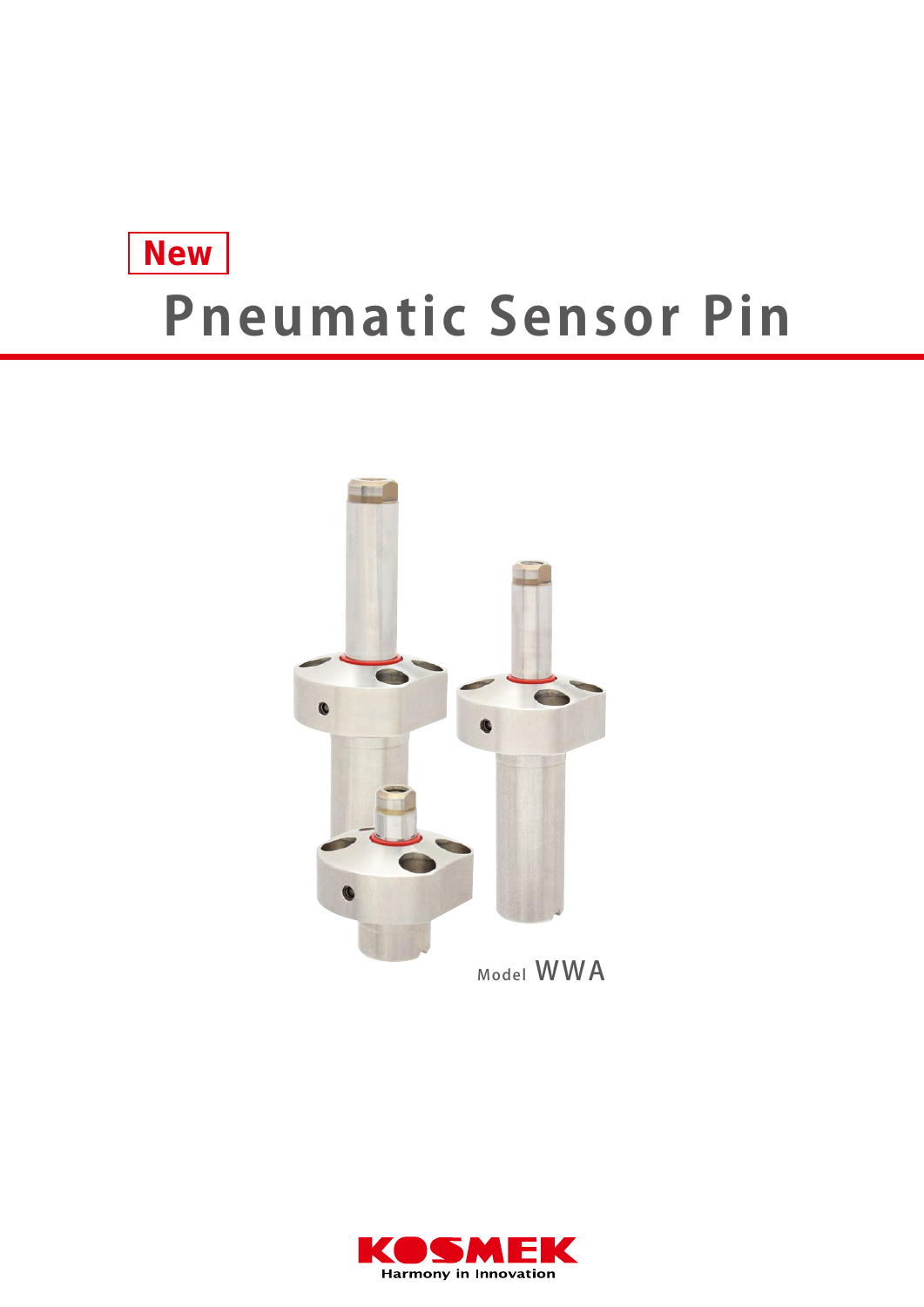

## **Detects the Workpiece with Long Stroke Range・Single Air Circuit**

Pneumatic sensor pin automatically distinguishes different workpieces.

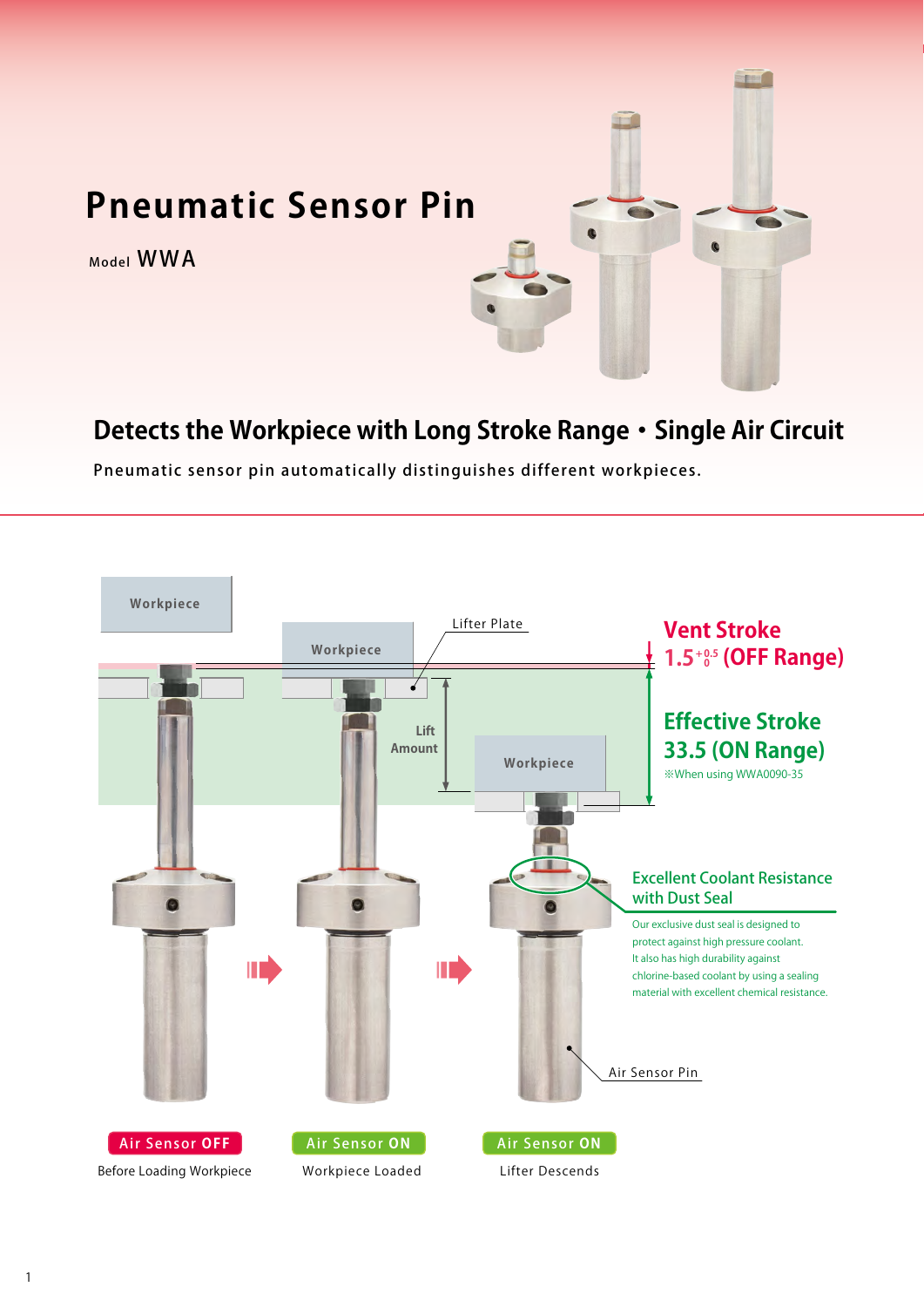

#### Application Examples



Action Description

#### Sensor OFF

The pin ascends when air is supplied through an air catch sensor. When the pin ascends to the vent stroke, the air is discharged through air vent port and the sensor pressure decreases.



Detects Workpiece on Automatic Transfer Equipment Automatically Distinguish Different Workpieces (Two Air Sensors)

#### Sensor ON

When the pin descends to the effective stroke range, the detection nozzle is closed and the sensor pressure increases. ※ Please refer to the performance curve on P.3 for the pin thrust force.



● Air catch sensor is required in order to conduct the action confirmation. Air Operating Pressure: 0.1~0.15MPa

Recommended Air Catch Sensor

| Maker | <b>SMC</b>       | CKD.       |
|-------|------------------|------------|
| Name  | Air Catch Sensor | Gap Switch |
| Model | ISA3-G, ISA2-H   | GPS2-07-15 |

- Please refer to maker's catalog etc. for the detail of the air catch sensor.
- Continuously supply air pressure when exposed to environment with coolant and cutting chips.
- Air vent port must be open to the atmosphere, and prevent coolant and chips from entering the air vent port. The air catch sensor can malfunction if the air vent port is blocked.
- ※1. There is a certain tolerance where the detection nozzle is fully closed and pressurising is completed depending on the sensor structure.
- ※2. The position where the air catch sensor has ON signal output varies depending on the sensor setting.

● Air Sensing Chart (Number Directly Connected to Sensor Pin: 1) Sensing chart shown is the relationship between the stroke and detection circuit air pressure.

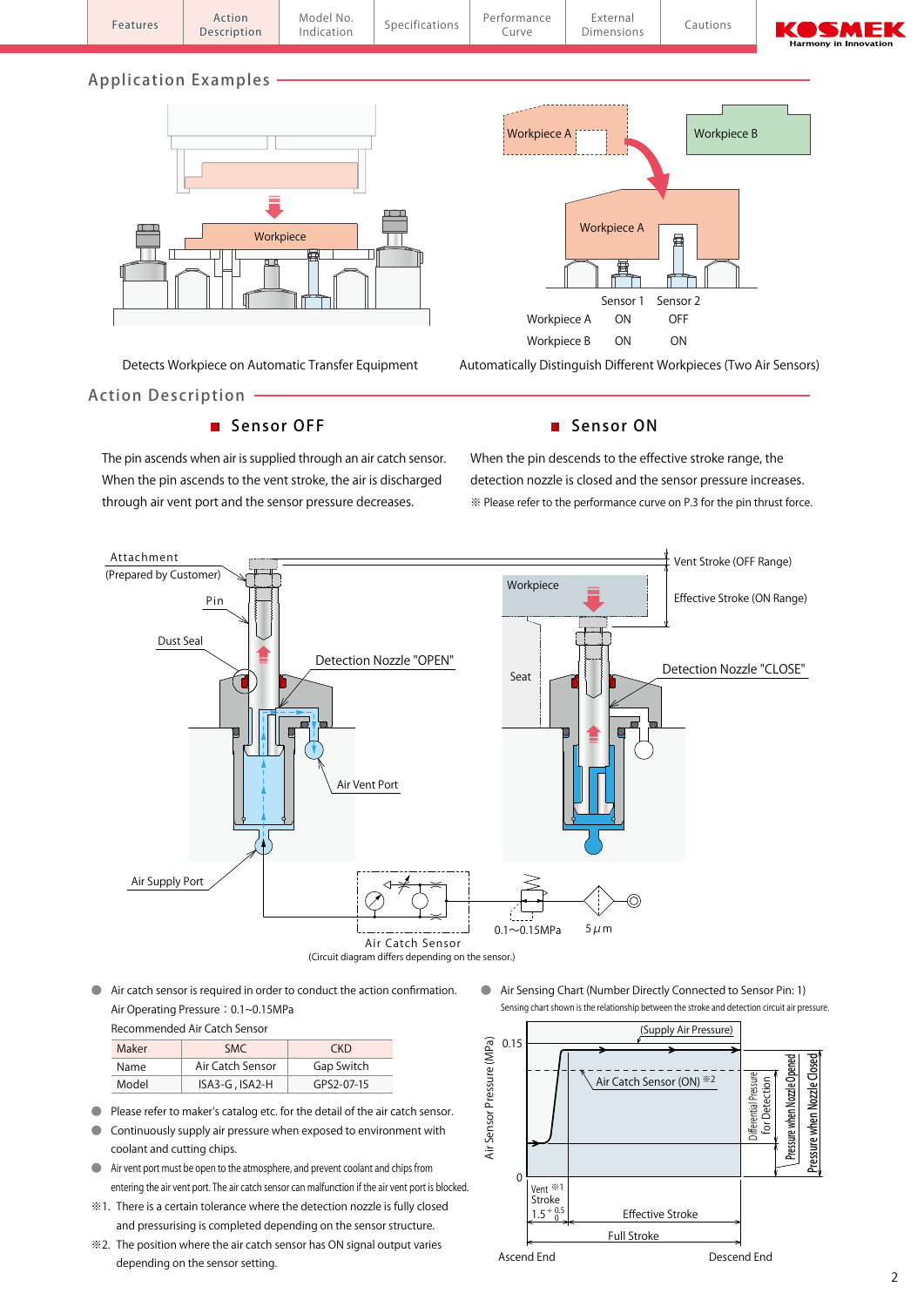



#### 1 Pin Outer Diameter

- **09** :  $\phi D = 9$  mm
- **12** :  $\phi$ D = 12 mm



## 2 Design No.

**0** : Revision Number

#### 3 Stroke

- **05** : Full Stroke 5 mm
- **35** : Full Stroke 35 mm



#### **O** Specifications

| Model No.                   |    | WWA0090-05       | WWA0090-35       | WWA0120-35       |
|-----------------------------|----|------------------|------------------|------------------|
| Full Stroke                 | mm |                  | 35               | 35               |
| Vent Stroke                 | mm | $1.5^{+0.5}_{0}$ | $1.5^{+0.5}_{0}$ | $1.5^{+0.5}_{0}$ |
| <b>Effective Stroke</b>     | mm | (3.5)            | (33.5)           | (33.5)           |
| Max. Operating Pressure MPa |    |                  | 0.15             |                  |
| Min. Operating Pressure MPa |    |                  | 0.10             |                  |
| <b>Pressurizing Agent</b>   |    |                  | Dry Air          |                  |
| Operating Temperature $C$   |    |                  | $0 - 70$         |                  |
| Weight                      |    | 75               | 105              | 140              |

### O Pin Thrust Force Performance Curve





 1. The performance curve shows the theoretical thrust within the effective stroke range (when the detection nozzle is closed.) The thrust in the vent stroke range is lower than the theoretical thrust.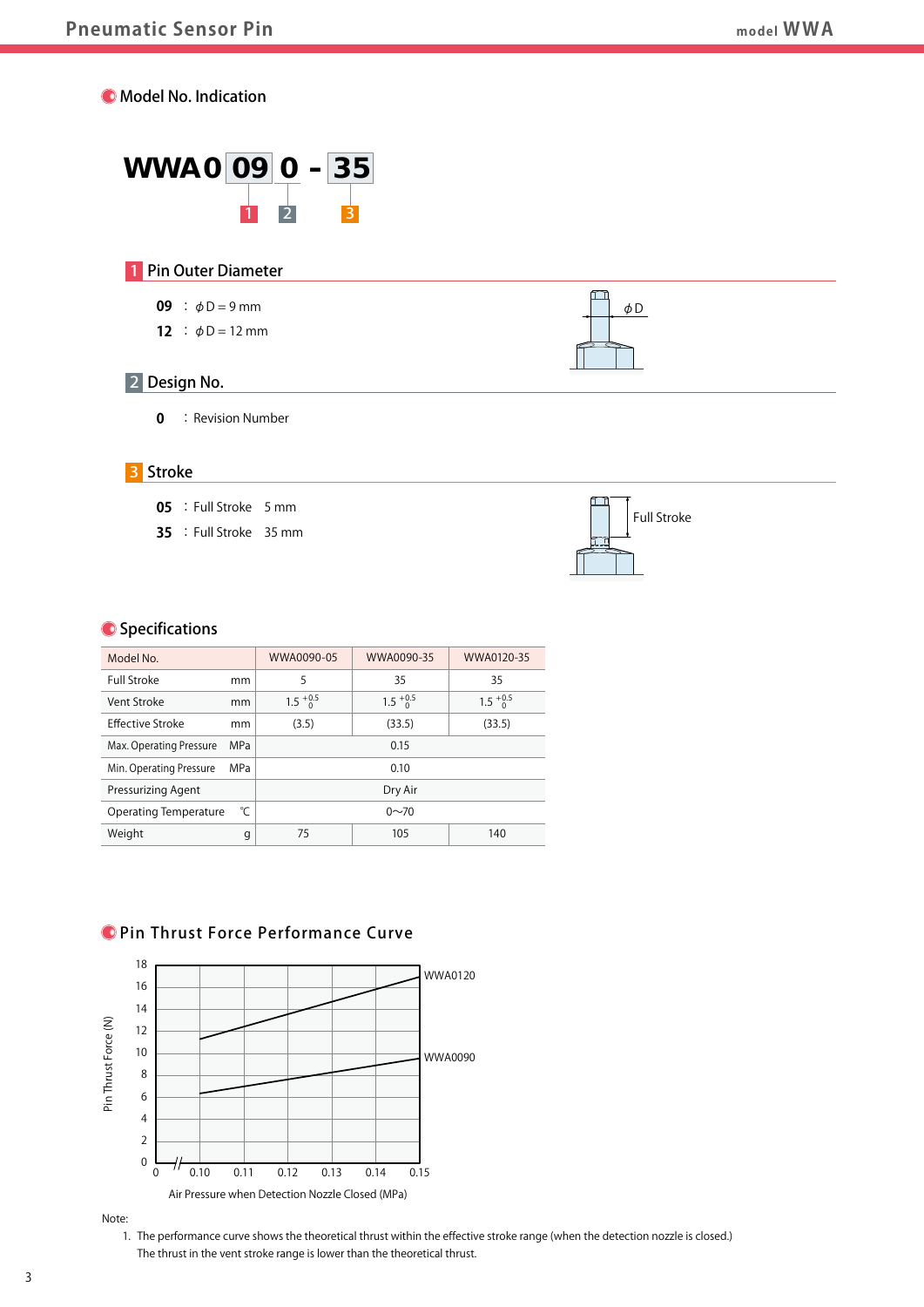|  | KOSMEK<br>Harmony in Innovation | Cautions | External<br>Dimensions | Performance<br>Curve | Specifications | Model No.<br>Indication | $-+1$<br>וטווטו<br>$\sim$ $\sim$ $\sim$ $\sim$<br>Description | -eatures |  |
|--|---------------------------------|----------|------------------------|----------------------|----------------|-------------------------|---------------------------------------------------------------|----------|--|
|--|---------------------------------|----------|------------------------|----------------------|----------------|-------------------------|---------------------------------------------------------------|----------|--|

#### **C** External Dimensions

※This drawing shows the ascended state of the pin.



#### Notes:

- ※1. When the contact point of workpiece and attachment is offset from the pin's center axis, the offset amount should be D/2 or less.
- ※2. Attachment is not included. Prepare it if necessary.



Mounting Hole Machining Dimensions

#### **C** External Dimensions and Machining Dimensions of Mounting

| Machining Dimensions of Mounting<br>(mm) |                  |                                                                            |                  |  |  |  |  |  |
|------------------------------------------|------------------|----------------------------------------------------------------------------|------------------|--|--|--|--|--|
| Model No.                                | WWA0090-05       | WWA0090-35                                                                 | WWA0120-35       |  |  |  |  |  |
| <b>Full Stroke</b>                       | 5                | 35                                                                         | 35               |  |  |  |  |  |
| Vent Stroke                              | $1.5^{+0.5}_{0}$ | $1.5^{+0.5}_{0}$                                                           | $1.5^{+0.5}_{0}$ |  |  |  |  |  |
| <b>Effective Stroke</b>                  | (3.5)            | (33.5)                                                                     | (33.5)           |  |  |  |  |  |
| Α                                        | 35.5             | 95.5                                                                       | 97               |  |  |  |  |  |
| B                                        | 27.5             | 27.5                                                                       | 29.5             |  |  |  |  |  |
| C                                        | 29               | 29                                                                         | 31               |  |  |  |  |  |
| D                                        | 9                | 9                                                                          | 12               |  |  |  |  |  |
| E                                        | 16               | 16                                                                         | 19               |  |  |  |  |  |
| F                                        | 15.7             | 15.7                                                                       | 18.7             |  |  |  |  |  |
| G                                        | 12               | 42                                                                         | 42               |  |  |  |  |  |
| H                                        | 13               | 13                                                                         | 14               |  |  |  |  |  |
| J                                        | 33               | 33                                                                         | 36               |  |  |  |  |  |
| K                                        | 11               | 11                                                                         | 11.5             |  |  |  |  |  |
| L                                        | 13               | 13                                                                         | 14               |  |  |  |  |  |
| M                                        | 20               | 20                                                                         | 22               |  |  |  |  |  |
| N                                        | 12.5             | 12.5                                                                       | 14               |  |  |  |  |  |
| P                                        | 5.5              | 5.5                                                                        | 6                |  |  |  |  |  |
| Q                                        | 8.5              | 8.5                                                                        | 11.5             |  |  |  |  |  |
| R                                        | 4                | 4                                                                          | 4.5              |  |  |  |  |  |
| S                                        | $\overline{7}$   | $\overline{7}$                                                             | 10               |  |  |  |  |  |
| T                                        |                  | M5 x 0.8 Thread Depth 8   M5 x 0.8 Thread Depth 8   M6 x 1 Thread Depth 11 |                  |  |  |  |  |  |
| W                                        | 16.1             | 16.1                                                                       | 19.1             |  |  |  |  |  |
| X                                        | 15.8             | 15.8                                                                       | 18.8             |  |  |  |  |  |
| Υ                                        | 13               | 43                                                                         | 43               |  |  |  |  |  |
| O-ring DA                                | AS568-006 (90°)  | AS568-006 (90°)                                                            | AS568-006 (90°)  |  |  |  |  |  |
| O-ring DB                                | AS568-014 (90°)  | AS568-014 (90°)                                                            | AS568-016 (90°)  |  |  |  |  |  |

#### Notes for Attachment Design

The attachment weight should be as shown in the table below.

| Model No.         | WWA0090-05  | WWA0090-35  | WWA0120-35  |
|-------------------|-------------|-------------|-------------|
| Attachment Weight | 10g or less | 10g or less | 20g or less |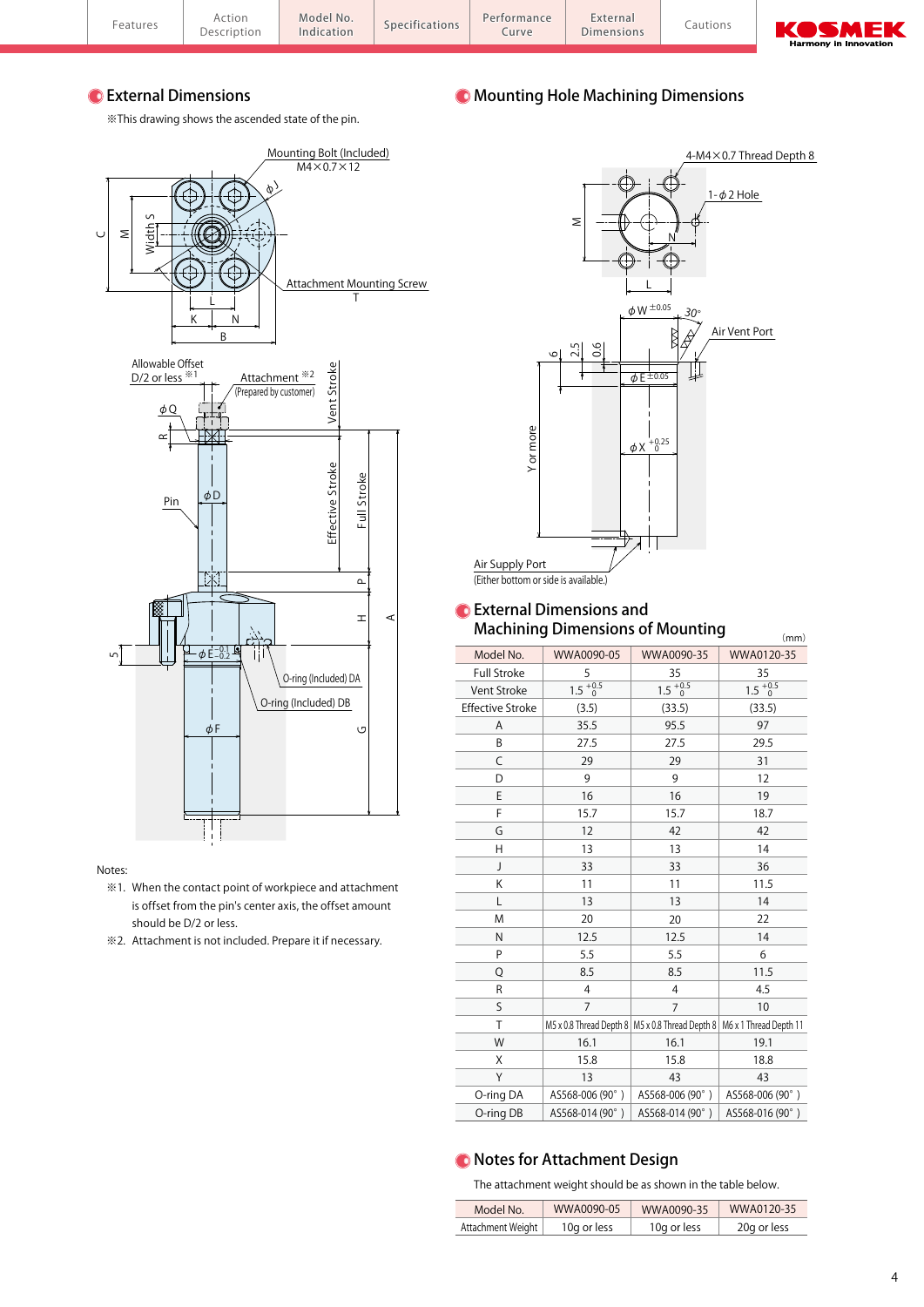#### **Cautions**

#### ● Notes for Design

- 1) Check Specifications
- Please use each product according to its specifications.
- Force that a workpiece presses down the pin should be 1.5 times or more than the pin thrust force.



- 2) Attachment
- When the contact point of workpiece and attachment is offset from the pin's center axis, the offset amount should be D/2 or less.
- Attachment weight must be less than the values shown in the notes for attachment design on P.4.
- 3) Thrust Load
- Make sure not to apply transverse load towards the pin's stroke direction.

φD

φD/2 or less Offset Amount of Contact Point

Attachment

Prepared by Customer



- 4) When using on a welding fixture, the pin surface should be protected.
- If spatter gets onto the pin it leads to sliding malfunction and no proper operation is ensured.
- 5) Chattering
- When chattering occurs near the end of stroke or when the pin stops while ascending please adjust the supply air pressure.

#### ● Installation Notes

- 1) Check the fluid to use.
- Please supply filtered clean dry air.
- Oil supply with a lubricator etc. is unnecessary.
- 2) Procedure before Piping
- The pipeline, piping connector and fixture circuits should be cleaned and flushed thoroughly. The dust and cutting chips in the circuit may lead to fluid leakage and malfunction.
- There is no filter provided with this product for prevention of contaminants in the air circuit.
- 3) Applying Sealing Tape
- Wrap with tape 1 to 2 times following the screwing direction.
- Pieces of the sealing tape may lead to air leaks and malfunction.
- In order to prevent a foreign substance from going into the product during the piping work, it should be carefully cleaned before working.
- 4) Mounting Pneumatic Sensor Pin
- When mounting the product use all hexagon socket bolts (with tensile strength of 12.9) and tighten them with the torque shown in the chart below.

| Model No.        | Thread Size    | Tightening Torque ( $N \cdot m$ ) |  |  |  |
|------------------|----------------|-----------------------------------|--|--|--|
| $WWA0090 - \Box$ | $M4\times0.7$  |                                   |  |  |  |
| WWA0120-35       | $M4\times 0.7$ |                                   |  |  |  |

- Apply an adequate amount of grease to the O-ring.
- If it is mounted under dry state, the O-ring may have twisting or be defective.
- 5) Mounting Attachment
- When mounting the attachment, stop the pin with a spanner at edge and tighten it with torque as shown in the table below.

| Model No         | <b>Head Thread Size</b> | Tightening Torque (N·m) |
|------------------|-------------------------|-------------------------|
| $WWA0090 - \Box$ | $M5\times0.8$           |                         |
| WWA0120-35       | $M6 \times 1$           |                         |

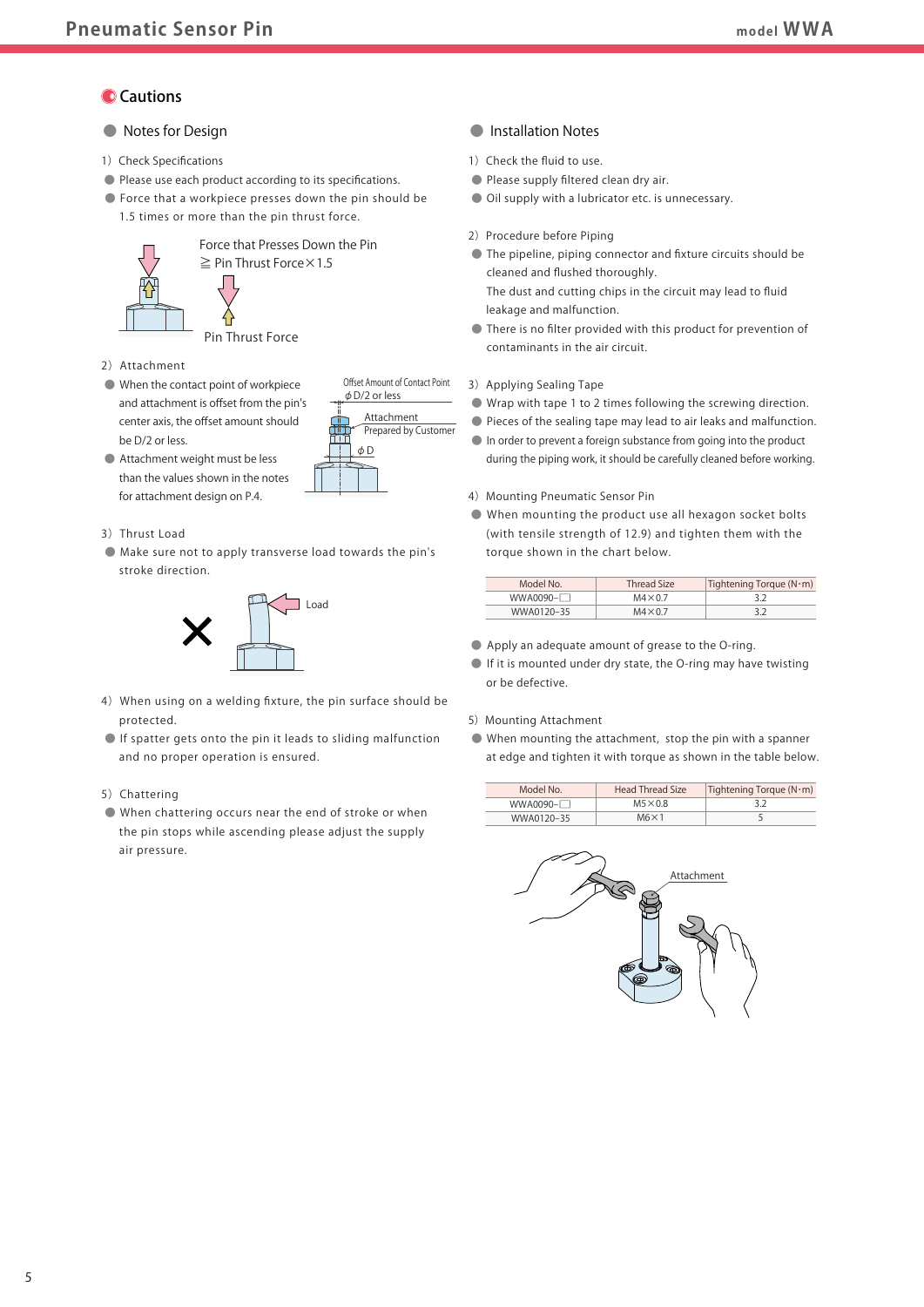| Action<br>Description | Model No.<br>Indication | Specifications | Performance<br>1.1111<br>⊾uiv⊬ | ∟xterna'<br>nensions | Cautions | <b>MAGNET</b><br>Æ<br>$\geq$ $\bf{M}$ $\bf{L}$ $\bf$<br><u>and the set of the set of the set of the set of the set of the set of the set of the set of the set of the set of the set of the set of the set of the set of the set of the set of the set of the set of the set of the set </u><br><b>Harmony in Innovation</b> |
|-----------------------|-------------------------|----------------|--------------------------------|----------------------|----------|------------------------------------------------------------------------------------------------------------------------------------------------------------------------------------------------------------------------------------------------------------------------------------------------------------------------------|
|                       |                         |                |                                |                      |          |                                                                                                                                                                                                                                                                                                                              |

#### **O** Cautions

#### ● Notes on Handling

- 1) It should be handled by qualified personnel.
- The hydraulic machine and air compressor should be handled and maintained by qualified personnel.
- 2) Do not handle or remove the machine unless the safety protocols are ensured.
- ① The machine and equipment can only be inspected or prepared when it is confirmed that the preventive devices are in place.
- ② Before the machine is removed, make sure that the above-mentioned safety measures are in place. Shut off the air of hydraulic source and make sure no pressure exists in the hydraulic and air circuit.
- ③ After stopping the machine, do not remove until the temperature cools down.
- ④ Make sure there is no abnormality in the bolts and respective parts before restarting the machine or equipment.
- 3) Do not disassemble or modify.
- If the equipment is taken apart or modified, the warranty will be voided even within the warranty period.

#### ● Maintenance and Inspection

- 1) Removal of the Machine and Shut-off of Pressure Source
- Before the machine is removed, make sure that the above-mentioned safety measures are in place. Shut off the air of hydraulic source and make sure no pressure exists in the hydraulic and air circuit.
- Make sure there is no abnormality in the bolts and respective parts before restarting.
- 2) Regularly clean the area around the pin.
- If it is used when the surface is contaminated with dirt, it may lead to packing seal damage, malfunctioning , fluid leakage and air leaks.
- 3) Regularly tighten pipe line and mounting bolts to ensure proper use.
- 4) Make sure there is smooth action and no abnormal noise.
- Especially when it is restarted after left unused for a long period, make sure it can be operated correctly.
- 5) The products should be stored in the cool and dark place without direct sunshine or moisture.
- 6) A slight air can be discharged from the dust seal part. This is not a malfunction. However, when air pressure with detection nozzle closed declines remarkably, please contact us for overhaul.
- 7) Please contact us for overhaul and repair.

#### ● Warranty

- 1) Warranty Period
- The product warranty period is 18 months from shipment from our factory or 12 months from initial use, whichever is earlier.
- 2) Warranty Scope
- If the product is damaged or malfunctions during the warranty period due to faulty design, materials or workmanship, we will replace or repair the defective part at our expense. Defects or failures caused by the following are not covered.
- ① If the stipulated maintenance and inspection are not carried out.
- ② If the product is used while it is not suitable for use based on the operator' s judgment, resulting in defect.
- ③ If it is used or handled in inappropriate way by the operator. (Including damage caused by the misconduct of the third party.)
- ④ If the defect is caused by reasons other than our responsibility.
- ⑤ If repair or modifications are carried out by anyone other than Kosmek, or without our approval and confirmation, it will void warranty.
- ⑥ Other caused by natural disasters or calamities not attributable to our company.
- ⑦ Parts or replacement expenses due to parts consumption and deterioration.

(Such as rubber, plastic, seal material and some electric components.)

 Damages excluding from direct result of a product defect shall be excluded from the warranty.